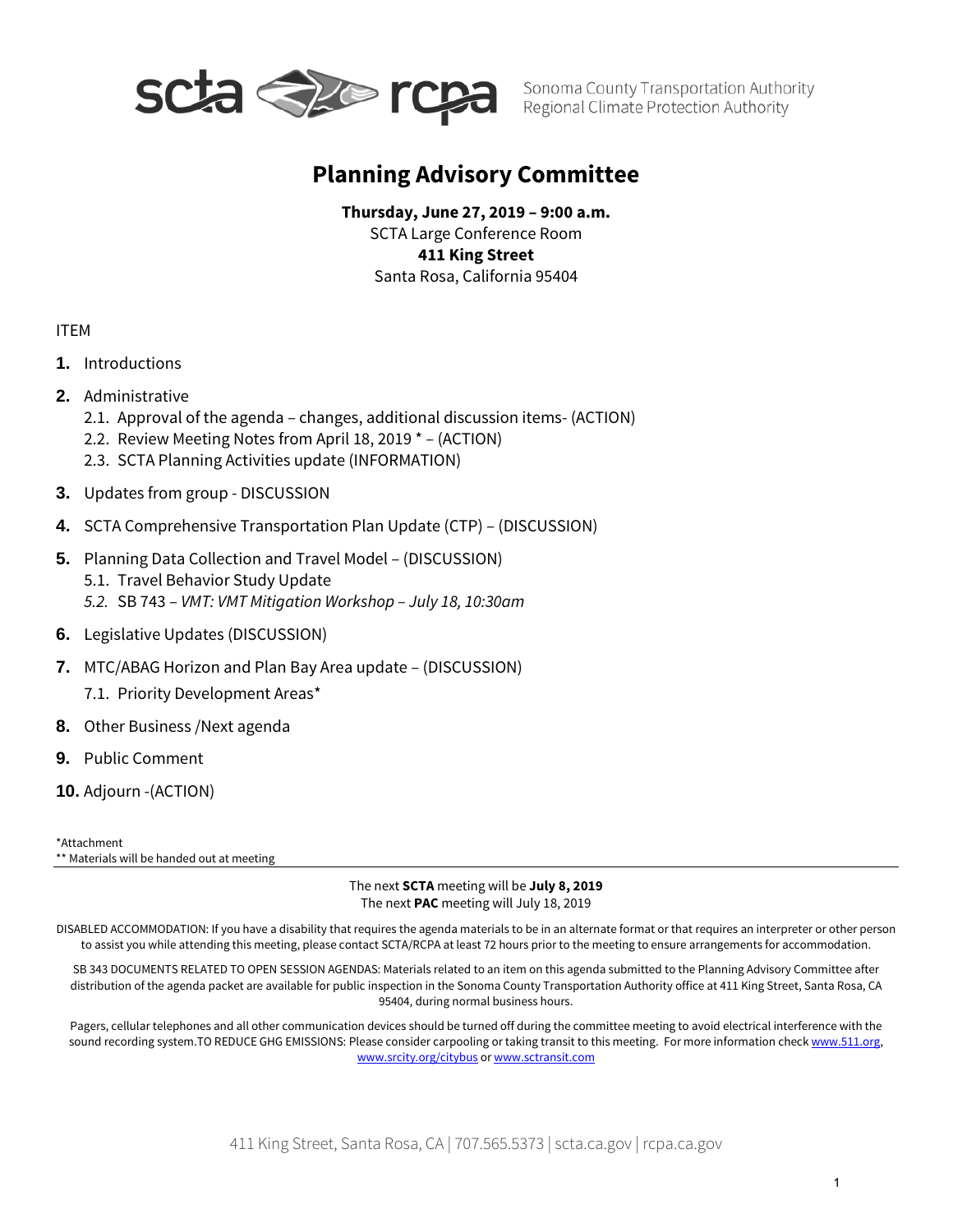

Sonoma County Transportation Authority Regional Climate Protection Authority

### **PLANNING ADVISORY COMMITTEE MEETING NOTES**

### **Meeting Notes of April 18, 2019**

### **ITEM**

**1.** Introductions

Meeting called to order at 9:02 a.m. by Kari Svanstrom.

Committee Members: Kari Svanstrom, City of Sebastopol; Jon-Paul Harries, City of Cotati; Kyle Rabellino, County of Sonoma - Permit Sonoma; Jeff Beiswenger, City of Rohnert Park; John Kessel, County of Sonoma – County Administrator's Office; Jessica Jones, City of Santa Rosa; Amy Nicholson, City of Santa Rosa; Heather Hines, M-Group/City of Petaluma; Ada Chan, via phone, ABAG.

Guests: Steve Birdlebough, Sonoma County Transportation and Land Use Coalition.

Staff: Suzanne Smith; Janet Spilman; Aleka Seville; Chris Barney; Dana Turrey; Brant Arthur; Drew Nichols; Tanya Narath.

- **2.** Administrative
	- 2.1. Approval of the agenda

Approved as submitted.

2.2. Review meeting notes from March 28, 2019

Approved as submitted; Jeff Beiswenger abstained from voting on the item.

2.3. SCTA Planning Activities update

No updates are present.

**3.** Update from group

#### *City of Santa Rosa*:

Jessica Jones reported on ongoing work for the inclusionary housing update and preparations for the General Plan update.

A series of "Community Conversations" will be held in each City Council District to reach out to constituents and ask for input on what to include in the update.

The scope of work will be presented to the City Council soon and the update is aimed to begin at the end of summer. The update process is anticipated to take up to three years.

Regarding the Downtown Specific Plan, work is under way. The first community workshop is scheduled for May  $1<sup>st</sup>$  and May  $4<sup>th</sup>$ . The meeting will go over existing conditions and explore visioning idea. The update is scheduled to be completed at the end of summer.

Staff are also updating the zoning ordinance to address noticing for openness and transparency, time and distant and colorful postcard.

Currently working on SB 35 updates, checklist for submittal. Developing design criteria.

Ms. Jones further reported on the Southeast Greenway Project. The EIR is being finalized and scheduled to be presented to the Planning Commission in May, the Santa Rosa City Council in July.

*County Administrator's Office:* 

John Kassel reported on the first quarterly update on the resiliency update that included key areas for alert and warning systems; this also includes changes to the 2-1-1 system.

Mr. Kassel further reported on grants for home hardening and landscape improvements.

Lastly, Mr. Kassel noted the upcoming budget hearings for FY 19/20 will be tight.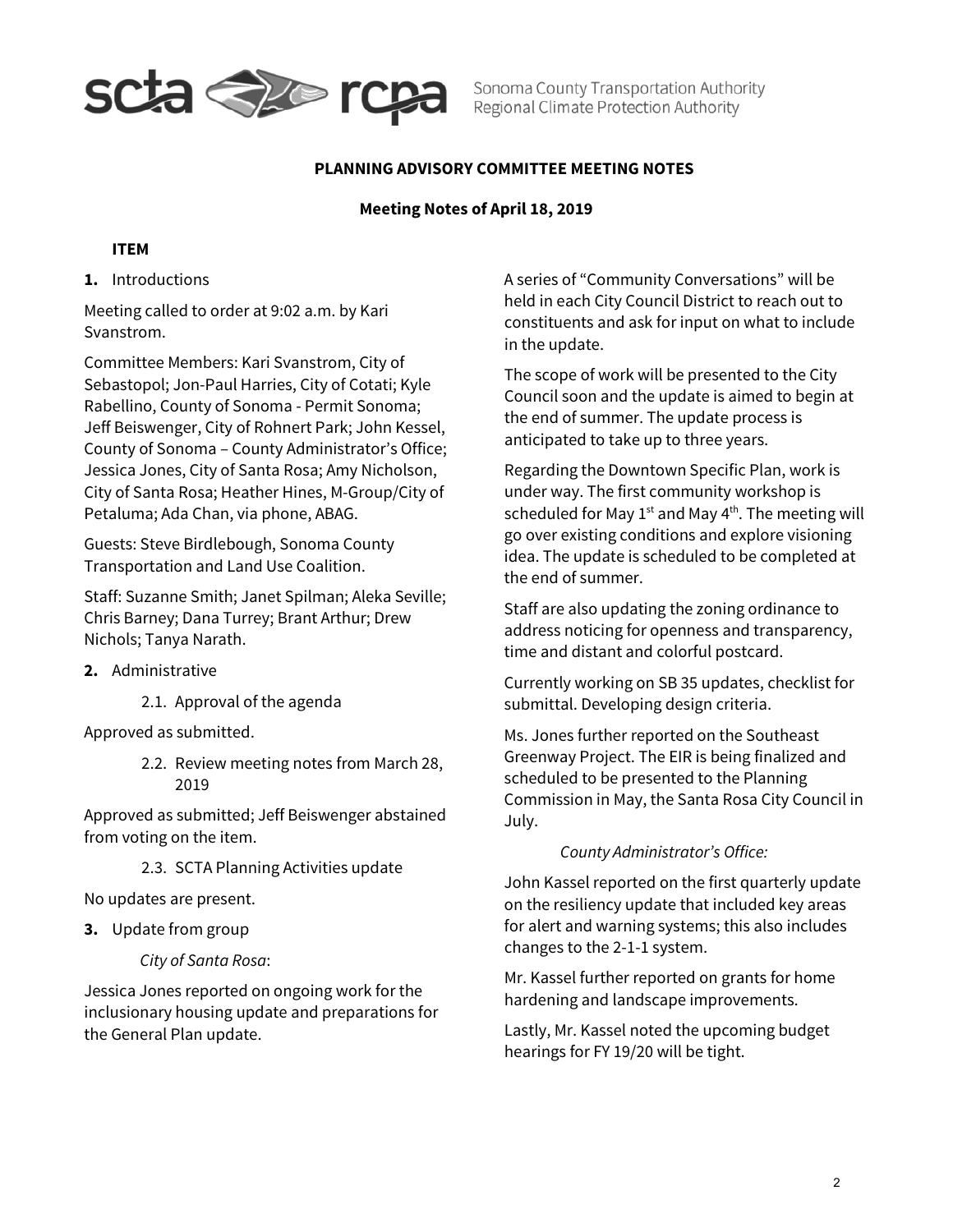### *City of Sebastopol*:

Kari Svanstrom announced the Leadership Council for held their final meeting and approve capital grants and the Santa Rosa homeless shelter.

The City of Sebastopol has also approved two RV and mobile homes housing sites. The mobile home sites are expected to hold around 25-30 housing units.

More business are opening after the flooding in the Barlow and Ms. Svanstrom spoke on the urgency ordinance for telecommunications.

The Sebastopol Planning Commission will be discussing vacation rentals. Ms. Svanstrom expressed thanks to the community for the information received.

Lastly, the City of Sebastopol will allow indoor cultivation of hemp production with administrative permits.

## *City of Cotati*

Jon Paul Harries announced the application period for the Community Development Director has been closed and city staff hope to fill position in the beginning of May.

Staff is currently moving quickly on the 153 room hotel and community market. This will be presented to the Planning Commission on May  $13<sup>th</sup>$ .

Mr. Harries further reported on housing developments and the closure of the last round of cannabis applications.

### *City of Petaluma*

Heather Hines reported on changes in leadership with new city manager. At the beginning of the month, the City held an annual goal setting, where a shift in approach, excitement and engagement with the community was experienced.

The City Council also looked at the priorities for the next two years: climate and housing emerged as the favored topics.

Staff has also begun conversations with Sonoma Clean Power for REACH codes.

Furthermore, Ms. Hines spoke on the first density bonus application was submitted for one unit and further reported on the Safeway gas station project, noting this project has been a long, tough process with resounding public opposition.

### *City of Rohnert Park*:

Jeff Beiswenger spoke on a density bonus and affordable housing agreement was signed this week for 60-90 units and approved building permits for a 218 unit apartment complex.

Mr. Beiswenger further spoke on the University District, Willow Glenn housing projects, and the upcoming Cambria Hotel under construction by Costco.

The Station Avenue is undergoing design review for commercial component and staff will be updating the Northeast Specific plan.

In terms of the General Plan update, staff will be addressing the smaller items within the current General Plan. As soon as the alternatives are analyzed, the plan will begin the update this summer.

#### *County of Sonoma, Permit Sonoma*:

Kyle Rabellino reported on a recent cannabis permit in rural Petaluma. The total acre campus with 2/3 growth site will include a mix light greenhouse with a change a to a two year term from a five year restrictive permit term.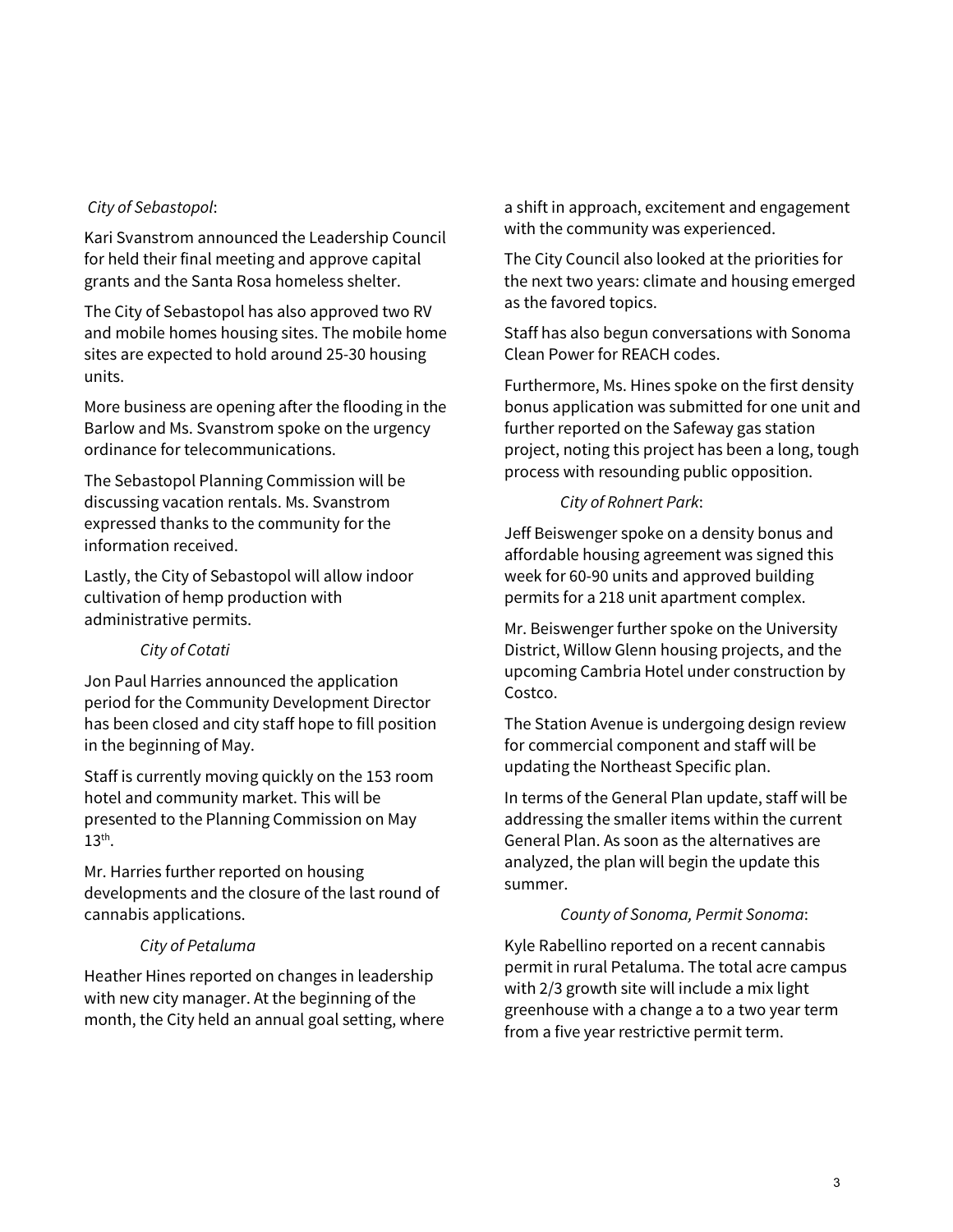The Sonoma County Board of Supervisors will be presented with a comprehensive work plan outlining all ongoing and existing work, revise the development code, the Springs/Airport Specific Plans.

The General Plan was recommended to be delayed.

Mr. Rabellino spoke on ADU restrictions and winery events and cannabis ordinance updates.

**4.** SCTAs Comprehensive Transportation Plan (CTP)

Janet Spilman introduced the kick-off of the Comprehensive Transportation Plan (CTP) and the MTC Regionally Significant Projects.

The project list is the highlighted areas of the CTP, and is timely.

Ms. Spilman described the CTP and its function within Sonoma County. The Table of Contents from the previous Plan was provided to the committee to illustrate the various topics that are covered in the CTP.

The goals included in the previous CTP were described and include: Maintain the transportation system, relieve traffic congestion, reduce GHG emissions, plan for safety and health, and promote economic vitality.

Staff can measure projects against the goals in the performance of the plan and plan to bring in all available the resources.

Ms. Spilman further described the work that is already underway that will go into the CTP update.

The rough estimation of the timelines were described and noted the CEQA requirements that may be needed. The 2009 CTP included a full EIR, the 2016 update included an addendum. More information will be brought back when available. Staff will be sharing this with the SCTA Technical Advisory Committee and each Public Work's Departments to see how and where to fit in the project list.

Ms. Spilman highlighted the Relationship with Plan Bay Area (PBA) and related tasks. Staff is looking for initial thoughts on the CTP update and requested any questions on the process.

A project list is supposed to be a 25 year plan and a list is to reflect a 25 year plan. A Call for Projects will be issued requesting any updates to the project list.

The committee further discussed specific elements in the CTP and PBA and their relationships.

Kari Svanstrom asked about the VMT modeling and its function in the CTP.

Chris Barney responded that the Travel Model update and Travel Behavior update will include demographic information and existing travel conditions.

- **5.** Planning Data Collection and Travel Model
	- 5.1. Travel Behavior Study VMT

Chris Barney provided an update to Travel Behavior Study. Staff has been able to finish up the zone system and incorporated all the comments received. The next step will be to focus on identifying locations and prioritizing VMT data.

In May or June, the update will start seeing SB 743 specific products and a VMT Thresholds white paper is set to be released with policy documents to provide more assistance.

There will also be a focus on model validation between June and August. Fehr & Peers will be post processing work to help VMT calculations.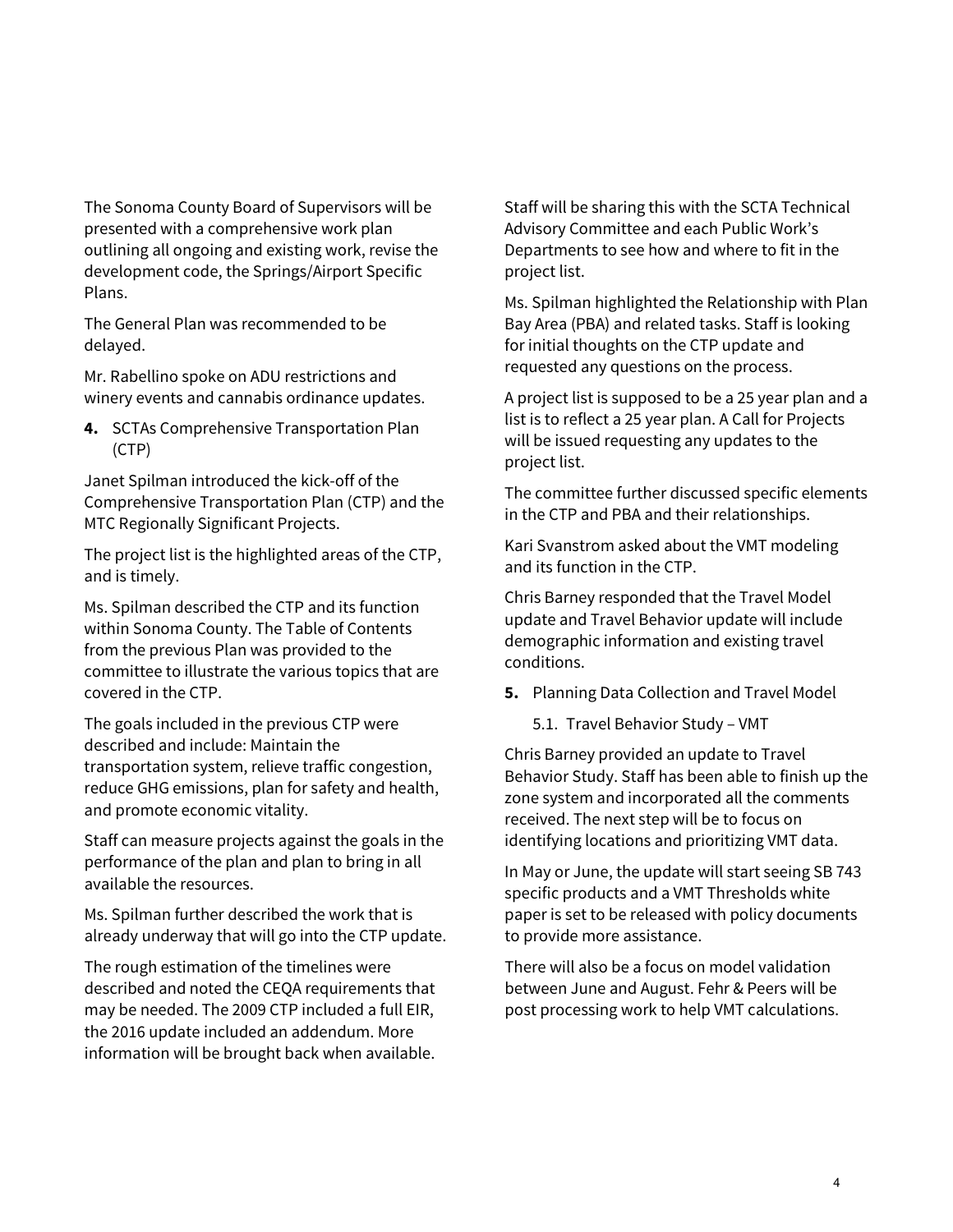October through December will include additional model improvements.

Staff will continue to present updates as they become available.

# 5.2. Pending Development Database

Chris Barney reported on the Pending Development Database. The database is nearly 50% complete.

Ms. Barney recalled the question to add an ADU category on the database, regarded as an easy improvement, and asked about any changes or new projects.

- **6.** Legislative Updates
	- 6.1. Implementation of Chartered Legislation

6.1.1.SB2 – Building Homes and Jobs Act

Ada Chan provided a brief update on SB-2 elements and the technical assistance that will be provided.

The committee discussed the projects considered for the SB-2 funding.

> 6.1.2. SB 35 – Streamlined Ministerial Approval Process, Guidelines from **HCD**

Discussed concurrently with Item 6.1.2.

- 6.2. Current Legislation
	- 6.2.1.MTC/ABAG 2019 Housing Bill Matrix

Included for the committee's interest.

6.2.2.BAPDA Spring Meeting: Housing Legislation Frenzy, Part II

Included for the Committee's interest.

**7.** MTC/ABAG Horizon and Plan Bay Area update

The Plan Bay Area 2050: Regional Growth Framework update potential Priority Production Area Pilot program fact sheet was provided for the committee's interest and to follow up from the previous meeting's questions.

Ms. Spilman noted the schedule was included.

- **8.** Other Business/Next Agenda
- N/A
- **9.** Public Comment

Steve Birdlebough commented on E-bikes and how they will likely change the transportation mode in the coming years. E-bikes can provide a rider ease and increase the distance one can ride to/from their destination.

## **10.** Adjourn

The committee adjourned at 10:48 a.m.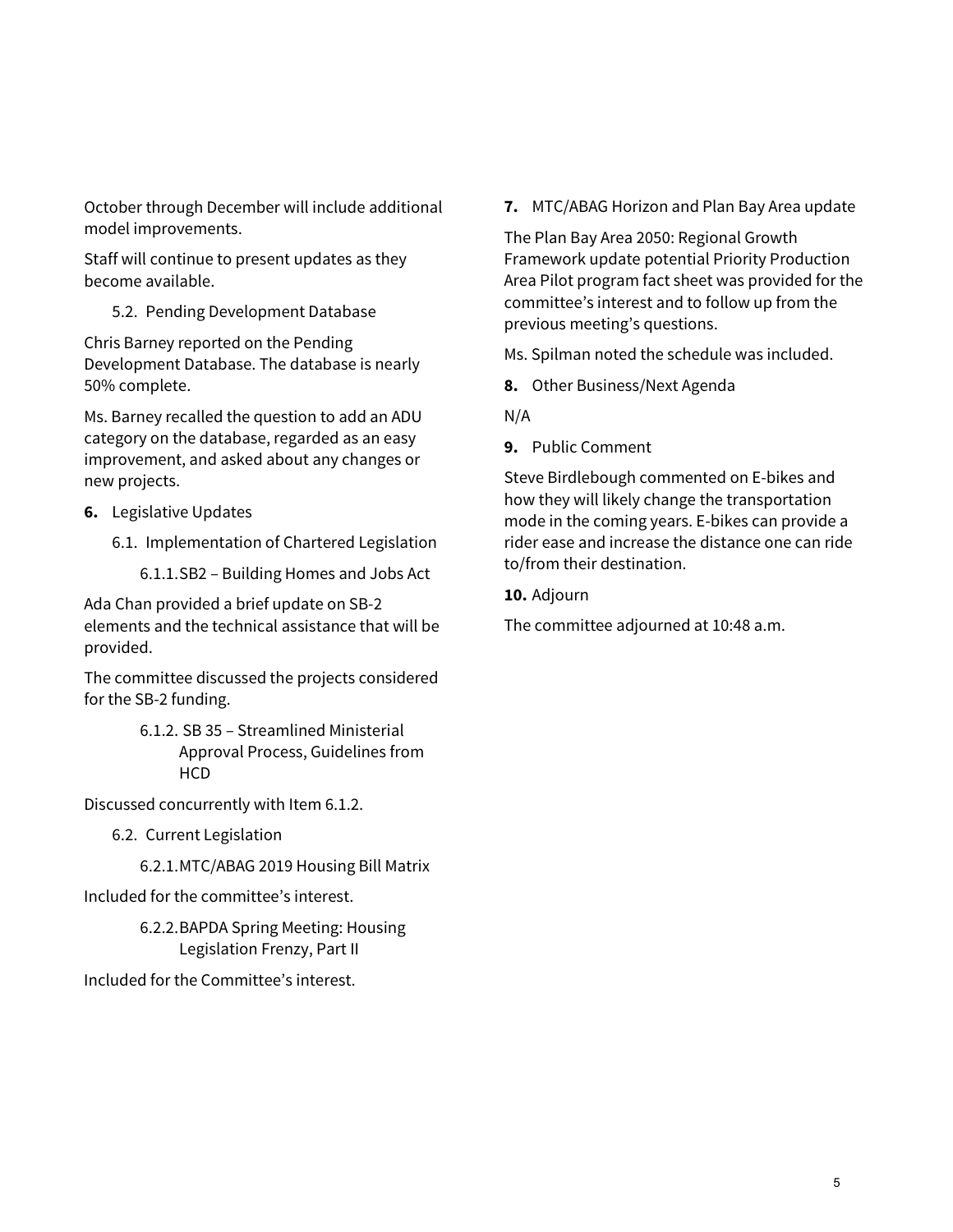#### **How to use this table:**

**(1) Look under the "Jurisdiction" column to find your city or county.** 

**(2) Identify the action(s), if any, needed for each of your PDAs in the "Summer 2019 Action" column.**

**(3) If action is needed, download the appropriate form here: https://www.planbayarea.org/priority.** 

**(4) If any information in this table is incorrect, contact pdas@bayareametro.gov.**

| <b>LOC-Plan</b> = Letter of<br>Confirmation to adopt PDA<br>Plan, EIR, and Zoning |                       | <b>LOC-VMT Reduction = Letter</b><br>of Confirmation to adopt<br><b>VMT-Reduction policies</b> | <b>LOC-Transit = Letter of</b><br>Confirmation to meet transit<br>criteria (to be completed by CTAs) | $CTA = County$<br>Transportation<br>Agency |                  |
|-----------------------------------------------------------------------------------|-----------------------|------------------------------------------------------------------------------------------------|------------------------------------------------------------------------------------------------------|--------------------------------------------|------------------|
| County                                                                            | <b>Jurisdiction</b>   | <b>PDA Name</b>                                                                                | <b>Updated PDA</b><br><b>Designation</b>                                                             | <b>Summer 2019 Action</b>                  | <b>LOC From:</b> |
| <b>ALAMEDA</b>                                                                    |                       |                                                                                                |                                                                                                      |                                            |                  |
| Alameda                                                                           | Alameda               | <b>Naval Air Station</b>                                                                       | <b>Transit-Rich</b>                                                                                  | <b>None</b>                                | n/a              |
| Alameda                                                                           | Alameda               | <b>Northern Waterfront</b>                                                                     | <b>Connected Community</b>                                                                           | <b>LOC - VMT Reduction</b>                 | City             |
| Alameda                                                                           | Alameda County        | <b>Castro Valley BART</b>                                                                      | <b>Transit-Rich</b>                                                                                  | <b>None</b>                                | n/a              |
| Alameda                                                                           | <b>Alameda County</b> | <b>East 14th Street and Mission</b><br><b>Boulevard</b>                                        | <b>Transit-Rich</b>                                                                                  | <b>None</b>                                | n/a              |
| Alameda                                                                           | <b>Alameda County</b> | <b>Hesperian Boulevard</b>                                                                     | <b>Connected Community</b>                                                                           | <b>LOC - VMT Reduction</b>                 | County           |
| Alameda                                                                           | <b>Alameda County</b> | <b>Meekland Avenue Corridor</b>                                                                | tbd (action required)                                                                                | LOC - Plan/Transit                         | County/CTA       |
| Alameda                                                                           | Albany                | San Pablo & Solano Mixed Use<br>Neighborhood                                                   | <b>Transit-Rich</b>                                                                                  | LOC - Plan                                 | City             |
| Alameda                                                                           | <b>Berkeley</b>       | <b>Adeline Street</b>                                                                          | <b>Transit-Rich</b>                                                                                  | <b>None</b>                                | n/a              |
| Alameda                                                                           | <b>Berkeley</b>       | Downtown                                                                                       | <b>Transit-Rich</b>                                                                                  | <b>None</b>                                | n/a              |
| Alameda                                                                           | <b>Berkeley</b>       | San Pablo Avenue                                                                               | <b>Transit-Rich</b>                                                                                  | LOC - Plan                                 | City             |
| Alameda                                                                           | <b>Berkeley</b>       | <b>South Shattuck</b>                                                                          | <b>Transit-Rich</b>                                                                                  | <b>None</b>                                | n/a              |
| Alameda                                                                           | <b>Berkeley</b>       | Southside/Telegraph Avenue                                                                     | <b>Transit-Rich</b>                                                                                  | <b>None</b>                                | n/a              |
| Alameda                                                                           | <b>Berkeley</b>       | <b>University Avenue</b>                                                                       | <b>Transit-Rich</b>                                                                                  | <b>None</b>                                | n/a              |
| Alameda                                                                           | <b>Dublin</b>         | Downtown Specific Plan Area                                                                    | <b>Transit-Rich</b>                                                                                  | <b>None</b>                                | n/a              |
| Alameda                                                                           | <b>Dublin</b>         | <b>Town Center3</b>                                                                            | <b>Transit-Rich</b>                                                                                  | <b>None</b>                                | n/a              |
| Alameda                                                                           | <b>Dublin</b>         | <b>Transit Center/Dublin Crossings</b>                                                         | <b>Transit-Rich</b>                                                                                  | <b>None</b>                                | n/a              |
| Alameda                                                                           | Emeryville            | Mixed-Use Core                                                                                 | <b>Transit-Rich</b>                                                                                  | <b>None</b>                                | n/a              |
| Alameda                                                                           | Fremont               | Centerville                                                                                    | <b>Connected Community</b><br>(High Resource Area)                                                   | <b>None</b>                                | n/a              |
| Alameda                                                                           | Fremont               | <b>City Center</b>                                                                             | <b>Connected Community</b><br>(High Resource Area)                                                   | <b>None</b>                                | n/a              |
| Alameda                                                                           | Fremont               | <b>Irvington District</b>                                                                      | <b>Connected Community</b><br>(High Resource Area)                                                   | <b>None</b>                                | n/a              |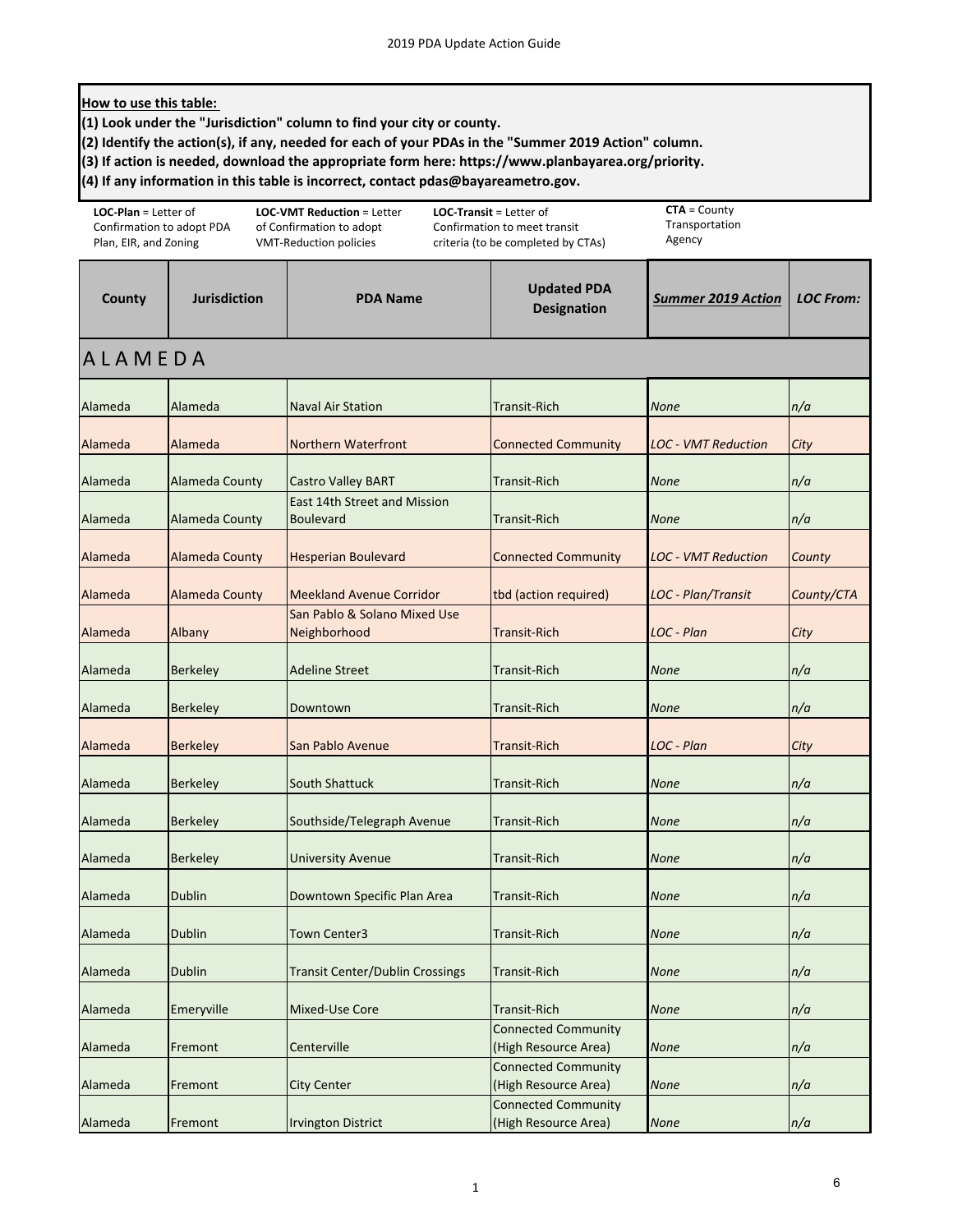**LOC‐Plan** = Letter of Confirmation to adopt PDA Plan, EIR, and Zoning

**LOC‐VMT Reduction** = Letter of Confirmation to adopt VMT‐Reduction policies

**LOC‐Transit** = Letter of Confirmation to meet transit criteria (to be completed by CTAs)

| County  | <b>Jurisdiction</b> | <b>PDA Name</b>                                            | <b>Updated PDA</b><br><b>Designation</b> | <b>Summer 2019 Action</b>    | <b>LOC From:</b> |
|---------|---------------------|------------------------------------------------------------|------------------------------------------|------------------------------|------------------|
| Alameda | Fremont             | <b>Warm Springs</b>                                        | tbd (action required)                    | <b>LOC-Transit</b>           | <b>CTA</b>       |
| Alameda | Hayward             | Downtown                                                   | <b>Transit-Rich</b>                      | <b>None</b>                  | n/a              |
| Alameda | Hayward             | <b>Mission Boulevard Corridor</b>                          | <b>Connected Community</b>               | <b>LOC - VMT Reduction</b>   | City             |
| Alameda | Hayward             | <b>South Hayward BART</b>                                  | <b>Connected Community</b>               | <b>LOC - VMT Reduction</b>   | City             |
| Alameda | Hayward             | South Hayward BART                                         | <b>Transit-Rich</b>                      | <b>None</b>                  | n/a              |
| Alameda | Hayward             | <b>The Cannery</b>                                         | <b>Transit-Rich</b>                      | <b>None</b>                  | n/a              |
| Alameda | Livermore           | Downtown                                                   | <b>Transit-Rich</b>                      | <b>None</b>                  | n/a              |
| Alameda | Livermore           | <b>East Side</b>                                           | tbd (action required)                    | LOC-Transit                  | <b>CTA</b>       |
| Alameda | Livermore           | <b>Isabel Avenue/BART Station</b><br><b>Planning Area3</b> | <b>Transit-Rich</b>                      | None                         | n/a              |
| Alameda | <b>Newark</b>       | <b>Dumbarton Transit Oriented</b><br>Development           | tbd (action required)                    | <b>LOC-Transit</b>           | CTA              |
| Alameda | Newark              | <b>Old Town Mixed Use Area</b>                             | tbd (action required)                    | LOC - Plan/Transit           | City/CTA         |
| Alameda | Oakland             | <b>Coliseum BART Station Area</b>                          | <b>Transit-Rich</b>                      | <b>None</b>                  | n/a              |
| Alameda | Oakland             | Downtown & Jack London Square                              | <b>Transit-Rich</b>                      | None                         | n/a              |
| Alameda | <b>Oakland</b>      | <b>Eastmont Town Center</b>                                | <b>Transit-Rich</b>                      | LOC - Plan                   | City             |
| Alameda | Oakland             | <b>Fruitvale and Dimond Areas</b>                          | <b>Transit-Rich</b>                      | LOC - Plan                   | City             |
| Alameda | Oakland             | <b>Golden Gate/North Oakland</b>                           | <b>Transit-Rich</b>                      | LOC - Plan                   | City             |
| Alameda | <b>Oakland</b>      | <b>MacArthur Transit Village</b>                           | <b>Transit-Rich</b>                      | LOC - Plan                   | City             |
| Alameda | Oakland             | <b>TOD Corridors</b>                                       | <b>Connected Community</b>               | LOC - Plan/VMT-<br>Reduction | City             |
| Alameda | Oakland             | <b>TOD Corridors - International</b><br><b>Boulevard</b>   | <b>Transit-Rich</b>                      | <b>None</b>                  | n/a              |
| Alameda | Oakland             | <b>TOD Corridors - San</b><br>Antonio/Central Estuary      | <b>Transit-Rich</b>                      | <b>None</b>                  | n/a              |
| Alameda | Oakland             | <b>West Oakland</b>                                        | <b>Transit-Rich</b>                      | <b>None</b>                  | n/a              |
| Alameda | Pleasanton          | Hacienda                                                   | tbd (action required)                    | <b>LOC-Transit</b>           | <b>CTA</b>       |
| Alameda | San Leandro         | <b>Bay Fair BART Village</b>                               | <b>Transit-Rich</b>                      | <b>None</b>                  | n/a              |
| Alameda | San Leandro         | Downtown Transit Oriented<br>Development                   | <b>Transit-Rich</b>                      | <b>None</b>                  | n/a              |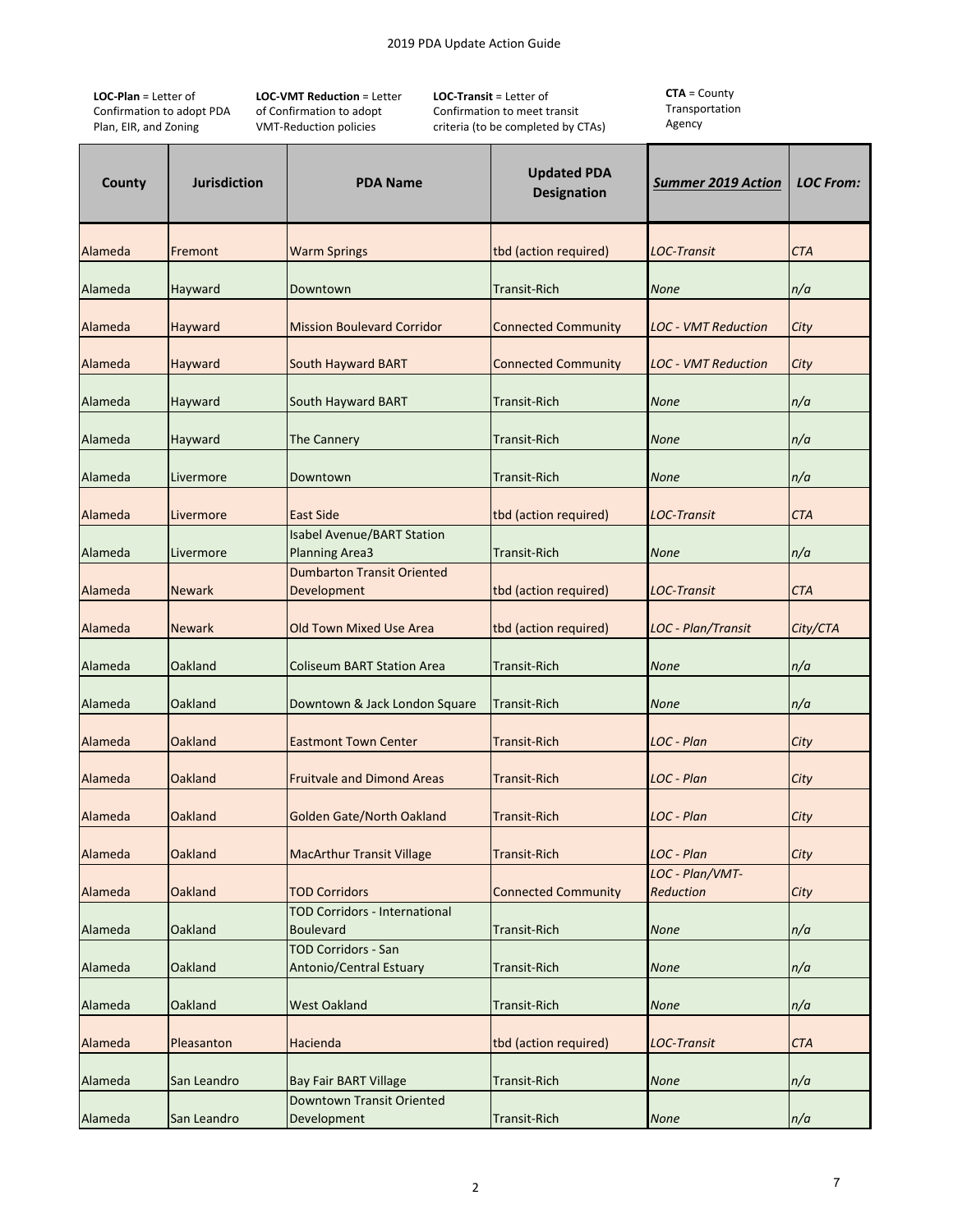**LOC‐Plan** = Letter of Confirmation to adopt PDA Plan, EIR, and Zoning

**LOC‐VMT Reduction** = Letter of Confirmation to adopt VMT‐Reduction policies

**LOC‐Transit** = Letter of Confirmation to meet transit criteria (to be completed by CTAs)

| County              | <b>Jurisdiction</b>                        | <b>PDA Name</b>                                                                                          | <b>Updated PDA</b><br><b>Designation</b>           | <u>Summer 2019 Action</u>  | <b>LOC From:</b> |
|---------------------|--------------------------------------------|----------------------------------------------------------------------------------------------------------|----------------------------------------------------|----------------------------|------------------|
| Alameda             | San Leandro                                | East 14th Street                                                                                         | <b>Transit-Rich</b>                                | <b>None</b>                | n/a              |
| Alameda             | <b>Union City</b>                          | <b>Intermodal Station District</b>                                                                       | <b>Transit-Rich</b>                                | <b>None</b>                | n/a              |
|                     | CONTRA COSTA                               |                                                                                                          |                                                    |                            |                  |
| <b>Contra Costa</b> | Antioch                                    | <b>Hillcrest eBART Station</b>                                                                           | tbd (action required)                              | <b>LOC-Transit</b>         | <b>CTA</b>       |
| <b>Contra Costa</b> | Antioch                                    | <b>Rivertown Waterfront</b>                                                                              | tbd (action required)                              | <b>LOC-Transit</b>         | <b>CTA</b>       |
| <b>Contra Costa</b> | Concord                                    | <b>Community Reuse Area/Los</b><br><b>Medanos</b>                                                        | tbd (action required)                              | <b>LOC-Transit</b>         | <b>CTA</b>       |
| <b>Contra Costa</b> | Concord                                    | <b>Community Reuse Area/Los</b><br><b>Medanos</b>                                                        | tbd (action required)                              | <b>LOC-Transit</b>         | <b>CTA</b>       |
| Contra Costa        | Concord                                    | Downtown                                                                                                 | <b>Connected Community</b>                         | <b>LOC - VMT Reduction</b> | City             |
| Contra Costa        |                                            | Contra Costa County Contra Costa Centre                                                                  | <b>Transit-Rich</b>                                | <b>None</b>                | n/a              |
| <b>Contra Costa</b> |                                            | Contra Costa County Downtown El Sobrante                                                                 | <b>Connected Community</b>                         | <b>LOC - VMT Reduction</b> | County           |
| <b>Contra Costa</b> |                                            | Contra Costa County Pittsburg/Bay Point BART Station                                                     | tbd (action required)                              | <b>LOC-Transit</b>         | <b>CTA</b>       |
| Contra Costa        |                                            | Contra Costa County Pittsburg/Bay Point BART Station                                                     | <b>Transit-Rich</b>                                | <b>None</b>                | n/a              |
| <b>Contra Costa</b> | <b>Contra Costa County Avenue Corridor</b> | <b>West Contra Costa Transportation</b><br><b>Advisory Committee San Pablo</b>                           | tbd (action required)                              | <b>LOC-Transit</b>         | <b>CTA</b>       |
| Contra Costa        | Danville                                   | Downtown                                                                                                 | <b>Connected Community</b>                         | <b>LOC-VMT Reduction</b>   | City             |
| Contra Costa        | Danville                                   | Downtown                                                                                                 | <b>Connected Community</b><br>(High Resource Area) | <b>None</b>                | n/a              |
| Contra Costa        | <b>El Cerrito</b>                          | San Pablo Avenue Corridor                                                                                | <b>Transit-Rich</b>                                | <b>None</b>                | n/a              |
| Contra Costa        | El Cerrito                                 | San Pablo Avenue Corridor                                                                                | <b>Transit-Rich</b>                                | <b>None</b>                | n/a              |
| <b>Contra Costa</b> | <b>Hercules</b>                            | <b>Central Hercules</b>                                                                                  | <b>Connected Community</b>                         | LOC - VMT Reduction        | City             |
| Contra Costa        | <b>Hercules</b>                            | <b>Waterfront District</b>                                                                               | <b>Transit-Rich</b>                                | <b>None</b>                | n/a              |
| <b>Contra Costa</b> | <b>Hercules</b>                            | <b>West Contra Costa Transportation</b><br><b>Advisory Committee San Pablo</b><br><b>Avenue Corridor</b> | tbd (action required)                              | LOC - Plan/Transit         | City/CTA         |
| Contra Costa        | Lafayette                                  | Downtown                                                                                                 | <b>Transit-Rich</b>                                | None                       | n/a              |
| Contra Costa        | Martinez                                   | Downtown                                                                                                 | <b>Transit-Rich</b>                                | <b>None</b>                | n/a              |
| Contra Costa        | Moraga                                     | Moraga Center                                                                                            | <b>Connected Community</b><br>(High Resource Area) | <b>None</b>                | n/a              |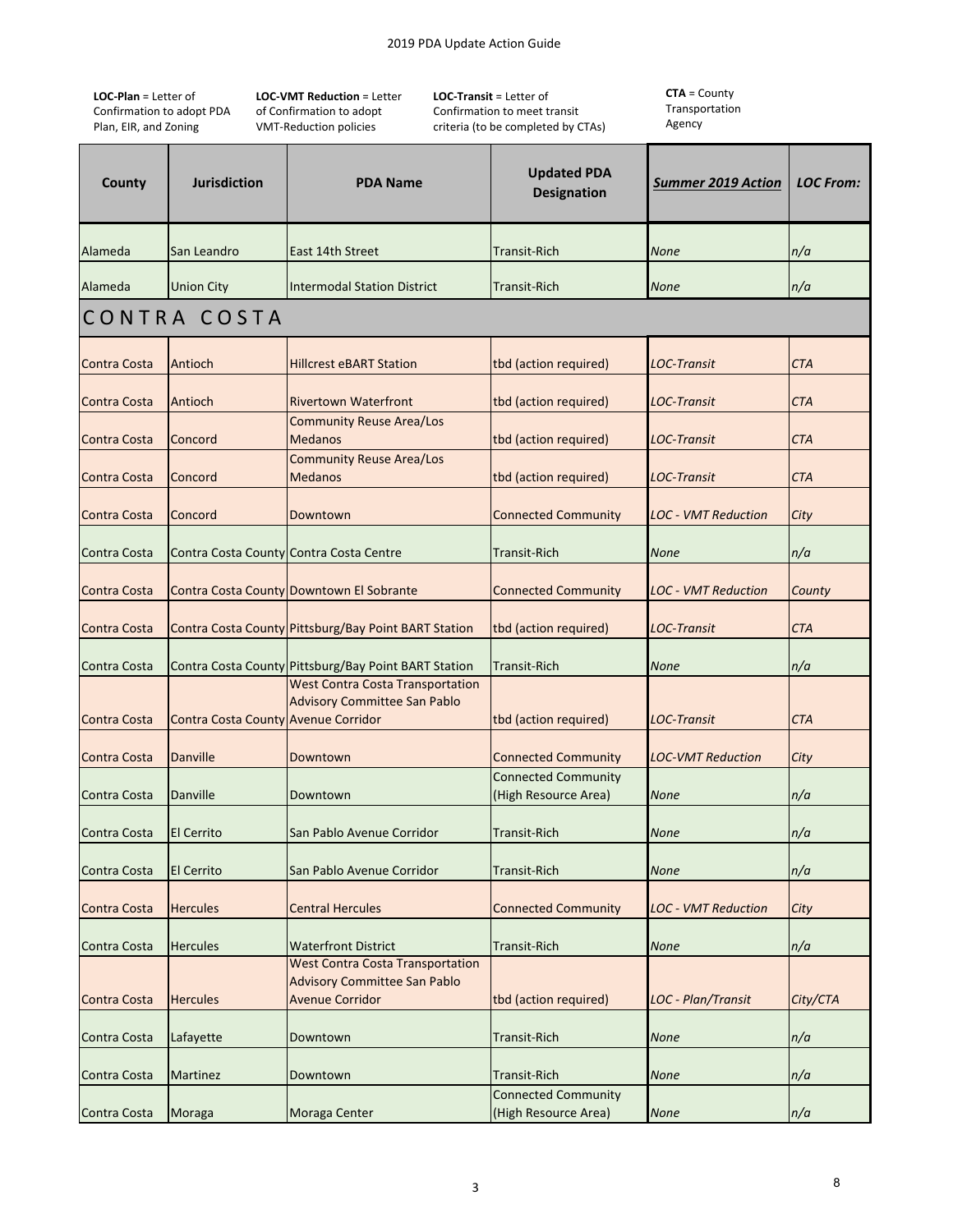**LOC‐Plan** = Letter of Confirmation to adopt PDA Plan, EIR, and Zoning

**LOC‐VMT Reduction** = Letter of Confirmation to adopt VMT‐Reduction policies

**LOC‐Transit** = Letter of Confirmation to meet transit criteria (to be completed by CTAs) **CTA** = County Transportation Agency

| County              | <b>Jurisdiction</b>   | <b>PDA Name</b>                                                                                          | <b>Updated PDA</b><br><b>Designation</b>           | <b>Summer 2019 Action</b>    | <b>LOC From:</b> |
|---------------------|-----------------------|----------------------------------------------------------------------------------------------------------|----------------------------------------------------|------------------------------|------------------|
| <b>Contra Costa</b> | Oakley                | Downtown                                                                                                 | tbd (action required)                              | LOC-Transit                  | CTA              |
| <b>Contra Costa</b> | <b>Oakley</b>         | <b>Employment Area</b>                                                                                   | tbd (action required)                              | <b>LOC-Transit</b>           | CTA              |
| <b>Contra Costa</b> | <b>Oakley</b>         | <b>Potential Planning Area</b>                                                                           | tbd (action required)                              | LOC - Plan/Transit           | City/CTA         |
| Contra Costa        | Orinda                | Downtown                                                                                                 | <b>Transit-Rich</b>                                | <b>None</b>                  | n/a              |
| <b>Contra Costa</b> | Pinole                | <b>Appian Way Corridor</b>                                                                               | tbd (action required)                              | LOC-Transit                  | CTA              |
| <b>Contra Costa</b> | Pinole                | Old Town San Pablo Avenue                                                                                | tbd (action required)                              | <b>LOC-Transit</b>           | CTA              |
| <b>Contra Costa</b> | Pittsburg             | Downtown                                                                                                 | <b>Connected Community</b>                         | <b>LOC - VMT Reduction</b>   | City             |
| <b>Contra Costa</b> | Pittsburg             | <b>Railroad Avenue eBART Station</b>                                                                     | <b>Connected Community</b>                         | <b>LOC - VMT Reduction</b>   | City             |
| <b>Contra Costa</b> | <b>Pleasant Hill</b>  | <b>Buskirk Avenue Corridor</b>                                                                           | tbd (action required)                              | <b>LOC-Transit</b>           | СТА              |
| <b>Contra Costa</b> | <b>Pleasant Hill</b>  | <b>Diablo Valley College</b>                                                                             | <b>Connected Community</b>                         | LOC - Plan/VMT-<br>Reduction | City             |
| <b>Contra Costa</b> | Richmond              | Central Richmond & 23rd Street<br>Corridor (area 1)                                                      | <b>Connected Community</b>                         | LOC - Plan/VMT-<br>Reduction | City             |
| Contra Costa        | Richmond              | Central Richmond & 23rd Street<br>Corridor (area 2)                                                      | <b>Transit-Rich</b>                                | <b>None</b>                  | n/a              |
| <b>Contra Costa</b> | Richmond              | South Richmond                                                                                           | <b>Connected Community</b>                         | <b>LOC - VMT Reduction</b>   | City             |
| <b>Contra Costa</b> | Richmond              | <b>West Contra Costa Transportation</b><br><b>Advisory Committee San Pablo</b><br><b>Avenue Corridor</b> | tbd (action required)                              | <b>LOC</b> - Plan/Transit    | City/CTA         |
| <b>Contra Costa</b> | Richmond<br>(w / CC.) | North Richmond                                                                                           | tbd (action required)                              | <b>LOC-Transit</b>           | <b>CTA</b>       |
| Contra Costa        | San Pablo             | <b>Rumrill Boulevard</b>                                                                                 | <b>Connected Community</b>                         | LOC - Plan/VMT-<br>Reduction | City             |
| Contra Costa        | San Pablo             | San Pablo Avenue & 23rd Street<br>Corridors                                                              | <b>Transit-Rich</b>                                | <b>None</b>                  | n/a              |
| Contra Costa        | San Ramon             | <b>City Center</b>                                                                                       | <b>Connected Community</b><br>(High Resource Area) | <b>None</b>                  | n/a              |
| Contra Costa        | San Ramon             | North Camino Ramon                                                                                       | <b>Connected Community</b><br>(High Resource Area) | <b>None</b>                  | n/a              |
| <b>Contra Costa</b> | <b>Walnut Creek</b>   | Core Area                                                                                                | <b>Connected Community</b><br>(High Resource Area) | <b>None</b>                  | n/a              |
| MARIN               |                       |                                                                                                          |                                                    |                              |                  |
| <b>Marin</b>        | <b>Marin County</b>   | <b>Unincorporated Marin County</b>                                                                       | tbd (action required)                              | LOC - Plan/Transit           | County/CTA       |

Marin San Rafael Downtown Transit‐Rich *None n/a*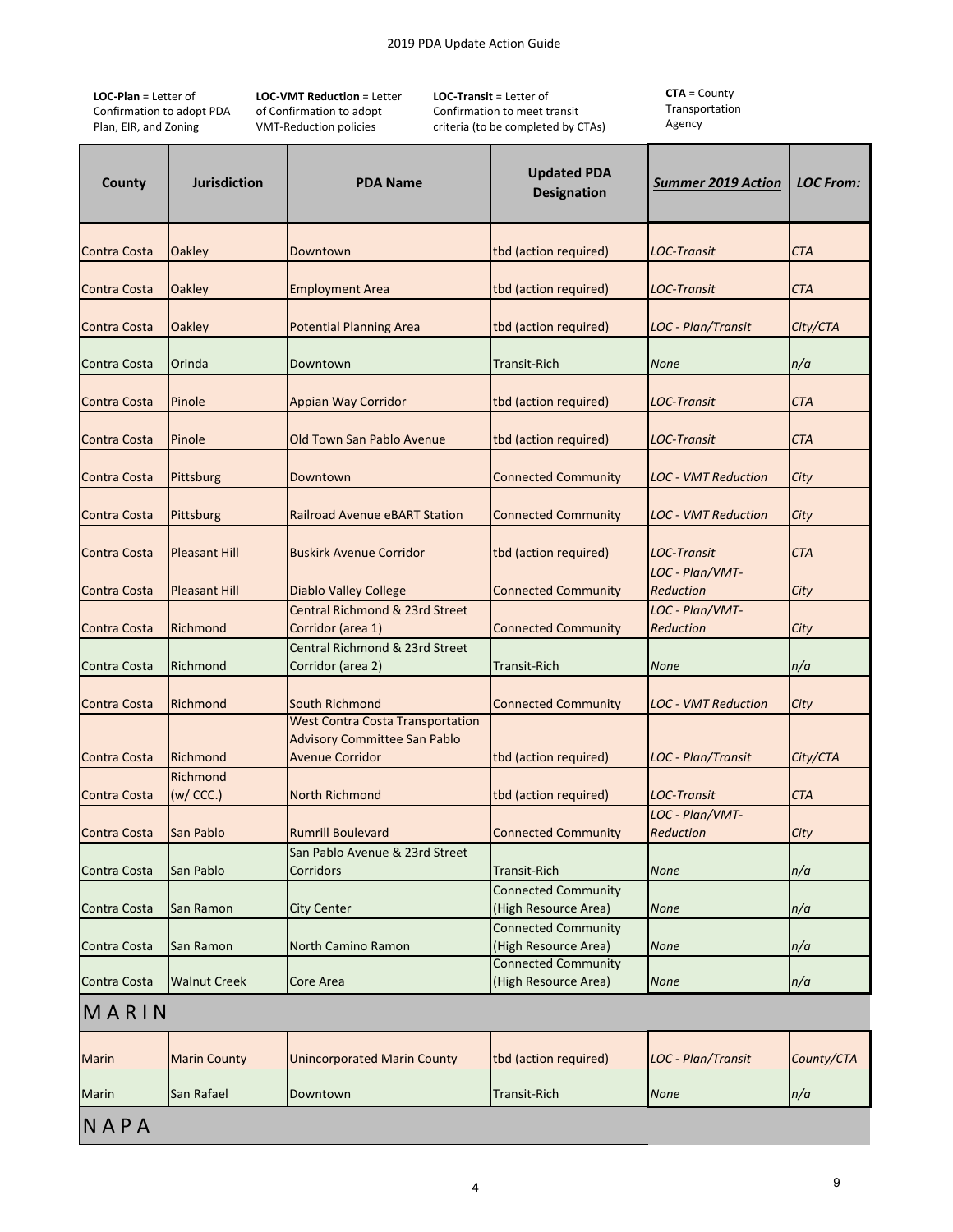**LOC‐Plan** = Letter of Confirmation to adopt PDA Plan, EIR, and Zoning

**LOC‐VMT Reduction** = Letter of Confirmation to adopt VMT‐Reduction policies

**LOC‐Transit** = Letter of Confirmation to meet transit criteria (to be completed by CTAs)

| County        | <b>Jurisdiction</b>                | <b>PDA Name</b>                                            | <b>Updated PDA</b><br><b>Designation</b> | <b>Summer 2019 Action</b>  | <b>LOC From:</b> |
|---------------|------------------------------------|------------------------------------------------------------|------------------------------------------|----------------------------|------------------|
| Napa          | <b>American Canyon</b>             | <b>Highway 29 Corridor</b>                                 | tbd (action required)                    | LOC-Transit                | CTA              |
| Napa          | Napa                               | <b>Downtown Napa and Soscol</b><br><b>Gateway Corridor</b> | <b>Connected Community</b>               | <b>LOC - VMT Reduction</b> | City             |
|               | SAN FRANCISCO                      |                                                            |                                          |                            |                  |
| San Francisco | San Francisco                      | 19th Avenue                                                | Transit-Rich                             | <b>None</b>                | n/a              |
| San Francisco | San Francisco                      | <b>Balboa Park</b>                                         | Transit-Rich                             | <b>None</b>                | n/a              |
| San Francisco | San Francisco                      | <b>Bayview/Hunters Point</b><br>Shipyard/Candlestick Point | Transit-Rich                             | <b>None</b>                | n/a              |
| San Francisco | San Francisco                      | Downtown-Van Ness-Geary                                    | <b>Transit-Rich</b>                      | None                       | n/a              |
| San Francisco | San Francisco                      | Eastern Neighborhoods                                      | <b>Transit-Rich</b>                      | <b>None</b>                | n/a              |
| San Francisco | San Francisco                      | Market-Octavia/Upper Market                                | <b>Transit-Rich</b>                      | <b>None</b>                | n/a              |
| San Francisco | San Francisco                      | <b>Mission Bay</b>                                         | <b>Transit-Rich</b>                      | <b>None</b>                | n/a              |
| San Francisco | San Francisco                      | Mission-San Jose Corridor                                  | <b>Transit-Rich</b>                      | <b>None</b>                | n/a              |
| San Francisco | San Francisco                      | Port of San Francisco                                      | <b>Transit-Rich</b>                      | <b>None</b>                | n/a              |
| San Francisco | San Francisco                      | <b>Transit Center District</b>                             | <b>Transit-Rich</b>                      | None                       | n/a              |
| San Francisco | San Francisco                      | Treasure Island & Yerba Buena<br>Island                    | <b>Transit-Rich</b>                      | None                       | n/a              |
| San Francisco | San Francisco &<br><b>Brisbane</b> | San Francisco/San Mateo Bi-County<br>Area                  | <b>Transit-Rich</b>                      | <b>None</b>                | n/a              |
| SAN MATEO     |                                    |                                                            |                                          |                            |                  |
| San Mateo     | <b>Belmont</b>                     | <b>Villages of Belmont</b>                                 | <b>Transit-Rich</b>                      | <b>None</b>                | n/a              |
| San Mateo     | <b>Burlingame</b>                  | <b>Burlingame El Camino Real</b>                           | <b>Transit-Rich</b>                      | <b>None</b>                | n/a              |
| San Mateo     | Colma                              | <b>El Camino Real</b>                                      | <b>Transit-Rich</b>                      | LOC - Plan                 | City             |
| San Mateo     | Daly City                          | <b>Bayshore</b>                                            | <b>Transit-Rich</b>                      | LOC - Plan                 | City             |
| San Mateo     | Daly City                          | <b>Mission Boulevard</b>                                   | <b>Transit-Rich</b>                      | <b>None</b>                | n/a              |
| San Mateo     | <b>East Palo Alto</b>              | Ravenswood                                                 | <b>Connected Community</b>               | <b>LOC - VMT Reduction</b> | City             |
| San Mateo     | <b>Menlo Park</b>                  | El Camino Real Corridor and<br>Downtown                    | <b>Transit-Rich</b>                      | <b>None</b>                | n/a              |
| San Mateo     | Millbrae                           | <b>Transit Station Area</b>                                | <b>Transit-Rich</b>                      | <b>None</b>                | n/a              |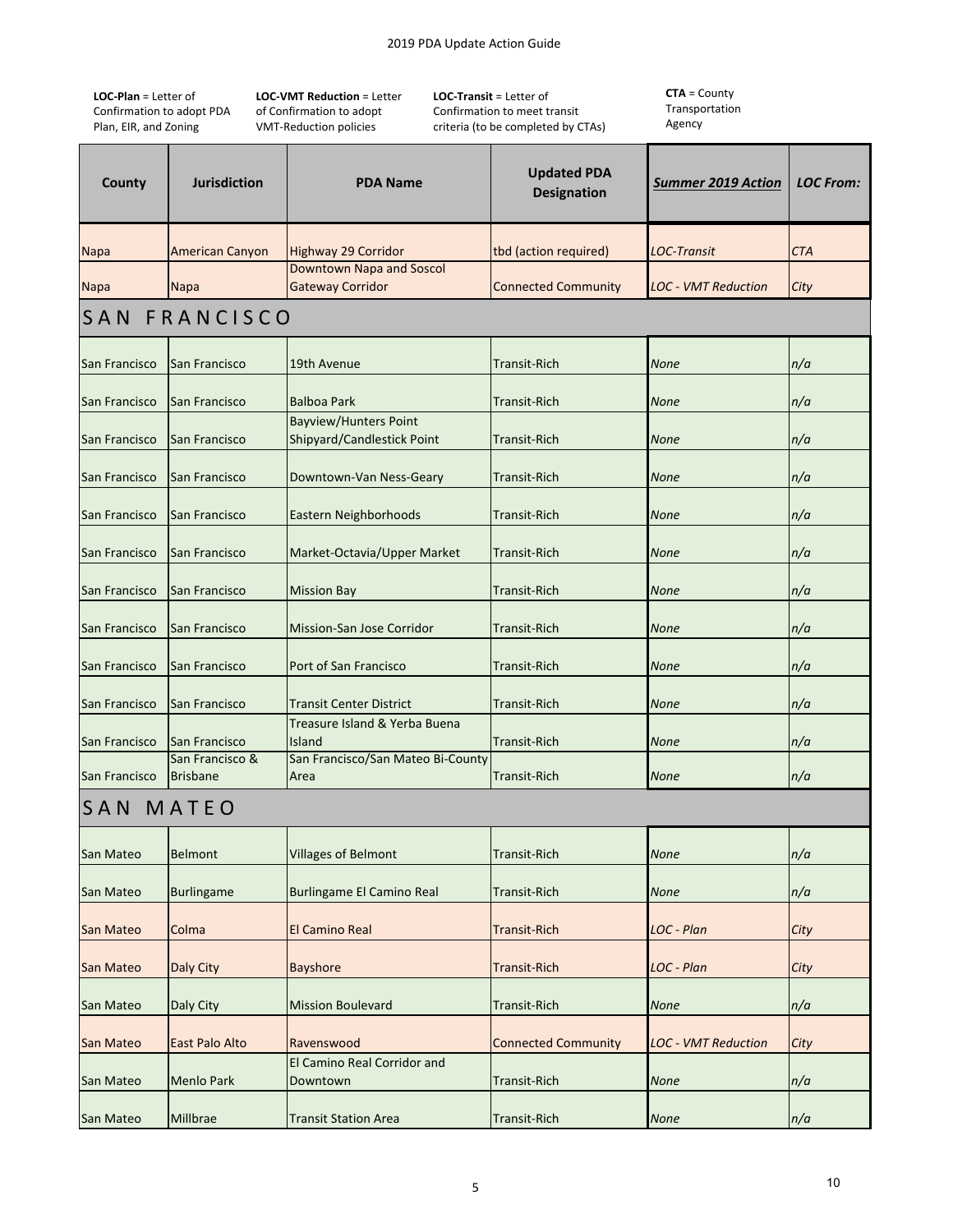**LOC‐Plan** = Letter of Confirmation to adopt PDA Plan, EIR, and Zoning

**LOC‐VMT Reduction** = Letter of Confirmation to adopt VMT‐Reduction policies

**LOC‐Transit** = Letter of Confirmation to meet transit criteria (to be completed by CTAs) **CTA** = County Transportation Agency

| County           | <b>Jurisdiction</b>                | <b>PDA Name</b>                                                                                                  | <b>Updated PDA</b><br><b>Designation</b> | <b>Summer 2019 Action</b>    | <b>LOC From:</b> |
|------------------|------------------------------------|------------------------------------------------------------------------------------------------------------------|------------------------------------------|------------------------------|------------------|
|                  |                                    | <b>Broadway/Veterens Boulevard</b><br>Corridor                                                                   | <b>Connected Community</b>               |                              |                  |
| <b>San Mateo</b> | <b>Redwood City</b>                |                                                                                                                  |                                          | LOC - VMT Reduction          | City             |
| <b>San Mateo</b> | <b>Redwood City</b>                | Downtown                                                                                                         | Transit-Rich                             | <b>None</b>                  | n/a              |
| <b>San Mateo</b> | <b>Redwood City</b>                | El Camino Real Corridor                                                                                          | <b>Connected Community</b>               | LOC - VMT Reduction          | City             |
| San Mateo        | San Bruno                          | <b>Transit Corridors</b>                                                                                         | Transit-Rich                             | <b>None</b>                  | n/a              |
| San Mateo        | San Carlos                         | <b>Railroad Corridor</b>                                                                                         | <b>Transit-Rich</b>                      | <b>None</b>                  | n/a              |
|                  | San Francisco &                    | San Francisco/San Mateo Bi-County                                                                                |                                          | LOC - Plan/VMT-              |                  |
| <b>San Mateo</b> | <b>Brisbane</b>                    | Area                                                                                                             | <b>Connected Community</b>               | <b>Reduction</b>             | City             |
| San Mateo        | San Mateo                          | Downtown                                                                                                         | <b>Transit-Rich</b>                      | <b>None</b>                  | n/a              |
| San Mateo        | San Mateo                          | <b>El Camino Real</b>                                                                                            | <b>Transit-Rich</b>                      | <b>None</b>                  | n/a              |
| <b>San Mateo</b> | San Mateo                          | <b>Grand Boulevard Initiative</b>                                                                                | <b>Connected Community</b>               | LOC - Plan/VMT-<br>Reduction | City             |
| San Mateo        | San Mateo                          | <b>Rail Corridor</b>                                                                                             | <b>Transit-Rich</b>                      | <b>None</b>                  | n/a              |
| <b>San Mateo</b> | San Mateo County                   | El Camino Real (North Fair Oaks)                                                                                 | <b>Connected Community</b>               | <b>LOC - VMT Reduction</b>   | County           |
| <b>San Mateo</b> | <b>San Mateo County</b>            | El Camino Real (Unincorporated<br>Colma)                                                                         | <b>Transit-Rich</b>                      | LOC - Plan                   | County           |
| San Mateo        | South San Francisco                | Downtown                                                                                                         | <b>Transit-Rich</b>                      | <b>None</b>                  | n/a              |
| <b>San Mateo</b> | South San Francisco El Camino Real |                                                                                                                  | <b>Connected Community</b>               | <b>LOC - VMT Reduction</b>   | City             |
| SANTA CLARA      |                                    |                                                                                                                  |                                          |                              |                  |
| Santa Clara      | Campbell                           | Central Redevelopment Area                                                                                       | <b>Transit-Rich</b>                      | <b>None</b>                  | n/a              |
| Santa Clara      | Cupertino                          | <b>Santa Clara Valley Transportation</b><br><b>Authority City Cores, Corridors &amp;</b><br><b>Station Areas</b> | <b>Transit-Rich</b>                      | LOC - Plan                   | City             |
| Santa Clara      | Gilroy                             | Downtown                                                                                                         | <b>Transit-Rich</b>                      | <b>None</b>                  | n/a              |
| Santa Clara      | Gilroy                             | Santa Clara Valley Transportation<br><b>Authority City Cores, Corridors &amp;</b><br><b>Station Areas</b>        | tbd (action required)                    | LOC - Plan/Transit           | City/CTA         |
| Santa Clara      | Los Altos                          | <b>El Camino Real Corridor</b>                                                                                   | <b>Transit-Rich</b>                      | LOC - Plan                   | City             |
| Santa Clara      | <b>Milpitas</b>                    | Santa Clara Valley Transportation<br><b>Authority City Cores, Corridors &amp;</b><br><b>Station Areas</b>        | <b>Transit-Rich</b>                      | LOC - Plan                   | City             |
| Santa Clara      | <b>Milpitas</b>                    | <b>Transit Area</b>                                                                                              | <b>Transit-Rich</b>                      | <b>None</b>                  | n/a              |
| Santa Clara      | Morgan Hill                        | Downtown                                                                                                         | <b>Transit-Rich</b>                      | None                         | n/a              |

6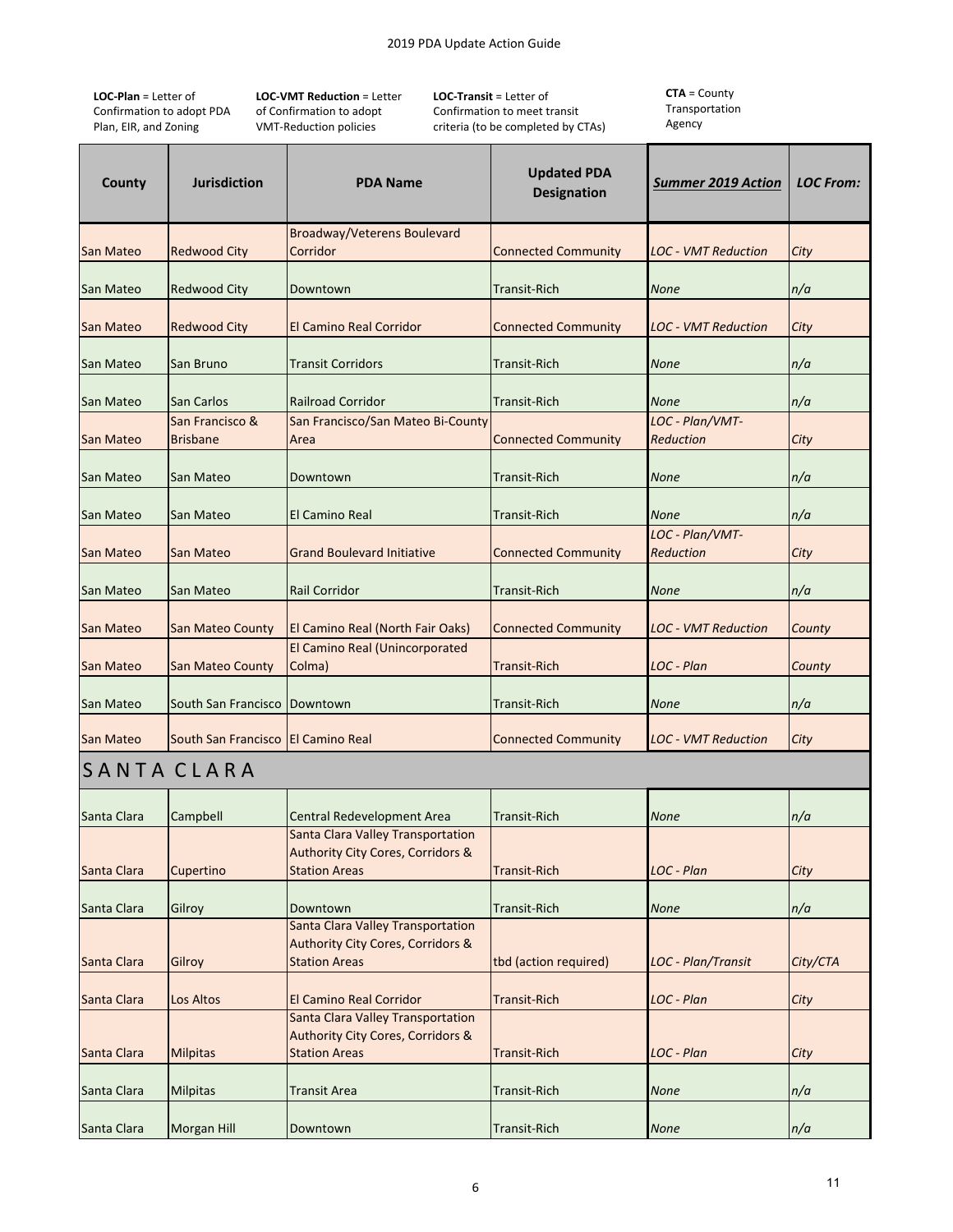**LOC‐Plan** = Letter of Confirmation to adopt PDA Plan, EIR, and Zoning

**LOC‐VMT Reduction** = Letter of Confirmation to adopt VMT‐Reduction policies

**LOC‐Transit** = Letter of Confirmation to meet transit criteria (to be completed by CTAs)

| County      | <b>Jurisdiction</b>  | <b>PDA Name</b>                                                      | <b>Updated PDA</b><br><b>Designation</b>           | <b>Summer 2019 Action</b>  | <b>LOC From:</b> |
|-------------|----------------------|----------------------------------------------------------------------|----------------------------------------------------|----------------------------|------------------|
| Santa Clara | <b>Mountain View</b> | Downtown                                                             | <b>Transit-Rich</b>                                | <b>None</b>                | n/a              |
| Santa Clara | <b>Mountain View</b> | <b>El Camino Real</b>                                                | <b>Transit-Rich</b>                                | <b>None</b>                | n/a              |
| Santa Clara | <b>Mountain View</b> | North Bayshore                                                       | <b>Connected Community</b>                         | <b>LOC - VMT Reduction</b> | City             |
| Santa Clara | <b>Mountain View</b> | San Antonio                                                          | <b>Transit-Rich</b>                                | <b>None</b>                | n/a              |
| Santa Clara | <b>Mountain View</b> | <b>Whisman Station</b>                                               | Transit-Rich                                       | <b>None</b>                | n/a              |
| Santa Clara | Palo Alto            | California Avenue                                                    | Transit-Rich                                       | <b>None</b>                | n/a              |
| Santa Clara | San Jose             | <b>Bascom TOD Corridor</b>                                           | <b>Connected Community</b><br>(High Resource Area) | <b>None</b>                | n/a              |
| Santa Clara | San Jose             | <b>Bascom Urban Village</b>                                          | <b>Connected Community</b><br>(High Resource Area) | <b>None</b>                | n/a              |
| Santa Clara | San Jose             | <b>Berryessa Station</b>                                             | <b>Transit-Rich</b>                                | <b>None</b>                | n/a              |
| Santa Clara | San Jose             | Blossom Hill/Snell Urban Village                                     | <b>Transit-Rich</b>                                | None                       | n/a              |
| Santa Clara | San Jose             | <b>Camden Urban Village</b>                                          | <b>Connected Community</b><br>(High Resource Area) | LOC - Plan                 | City             |
| Santa Clara | San Jose             | <b>Capitol Corridor Urban Villages</b>                               | <b>Transit-Rich</b>                                | LOC - Plan                 | City             |
| Santa Clara | San Jose             | Capitol/Tully/King Urban Villages                                    | <b>Transit-Rich</b>                                | LOC - Plan                 | City             |
| Santa Clara | San Jose             | <b>Communications Hill</b>                                           | <b>Transit-Rich</b>                                | <b>None</b>                | n/a              |
| Santa Clara | San Jose             | Cottle Transit Village (Hitachi)                                     | <b>Transit-Rich</b>                                | <b>None</b>                | n/a              |
| Santa Clara | San Jose             | Downtown "Frame"                                                     | <b>Transit-Rich</b>                                | None                       | n/a              |
| Santa Clara | San Jose             | East Santa Clara/Alum Rock<br>Corridor                               | <b>Transit-Rich</b>                                | <b>None</b>                | n/a              |
| Santa Clara | San Jose             | <b>Greater Downtown</b>                                              | <b>Transit-Rich</b>                                | <b>None</b>                | n/a              |
| Santa Clara | San Jose             | <b>North San Jose</b>                                                | <b>Transit-Rich</b>                                | <b>None</b>                | n/a              |
| Santa Clara | San Jose             | Oakridge/Almaden Plaza Urban<br>Village                              | <b>Transit-Rich</b>                                | <b>None</b>                | n/a              |
| Santa Clara | San Jose             | <b>Authority City Cores, Corridors &amp;</b><br><b>Station Areas</b> | <b>Transit-Rich</b>                                | None                       | n/a              |
| Santa Clara | San Jose             | Saratoga TOD Corridor                                                | <b>Transit-Rich</b>                                | None                       | n/a              |
| Santa Clara | San Jose             | <b>Stevens Creek TOD Corridor</b>                                    | <b>Transit-Rich</b>                                | None                       | n/a              |
| Santa Clara | San Jose             | West San Carlos and Southwest<br><b>Expressway Corridors</b>         | <b>Transit-Rich</b>                                | <b>None</b>                | n/a              |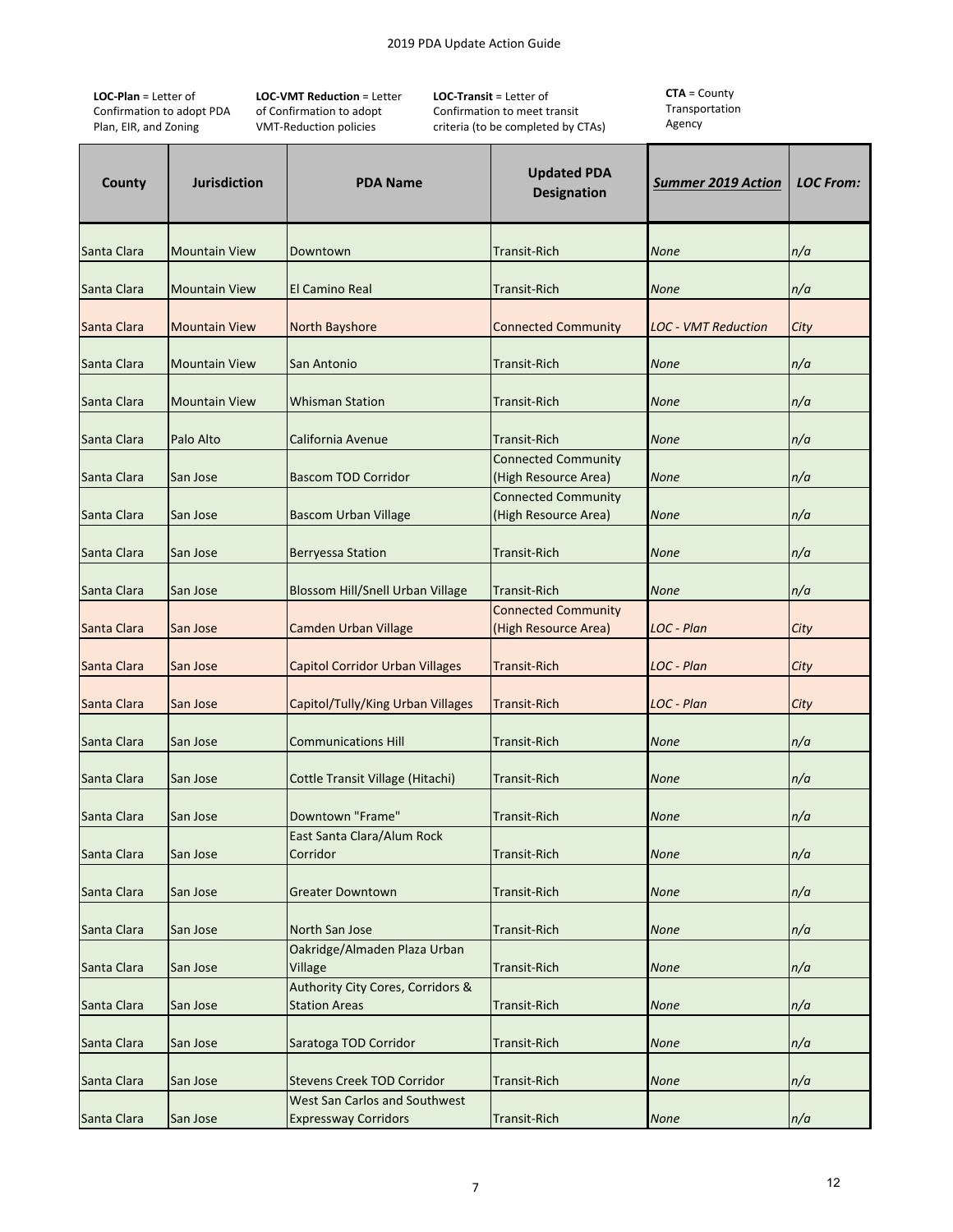**LOC‐Plan** = Letter of Confirmation to adopt PDA Plan, EIR, and Zoning

**LOC‐VMT Reduction** = Letter of Confirmation to adopt VMT‐Reduction policies

**LOC‐Transit** = Letter of Confirmation to meet transit criteria (to be completed by CTAs)

| County      | <b>Jurisdiction</b> | <b>PDA Name</b>                                | <b>Updated PDA</b><br><b>Designation</b> | <b>Summer 2019 Action</b>           | <b>LOC From:</b> |
|-------------|---------------------|------------------------------------------------|------------------------------------------|-------------------------------------|------------------|
|             |                     |                                                | <b>Connected Community</b>               |                                     |                  |
| Santa Clara | San Jose            | Westgate/El Paseo Urban Village                | (High Resource Area)                     | None                                | n/a              |
| Santa Clara | San Jose            | <b>Winchester Boulevard TOD</b><br>Corridor    | <b>Transit-Rich</b>                      | None                                | n/a              |
| Santa Clara | Santa Clara         | El Camino Real Focus Area                      | <b>Transit-Rich</b>                      | None                                | n/a              |
| Santa Clara | Santa Clara         | Santa Clara Station Focus Area                 | <b>Transit-Rich</b>                      | None                                | n/a              |
| Santa Clara | Sunnyvale           | Downtown & Caltrain Station                    | <b>Transit-Rich</b>                      | None                                | n/a              |
|             |                     |                                                |                                          | LOC - Plan/VMT-                     |                  |
| Santa Clara | Sunnyvale           | East Sunnyvale                                 | <b>Connected Community</b>               | <b>Reduction</b>                    | City             |
| Santa Clara | Sunnyvale           | <b>El Camino Real Corridor</b>                 | <b>Transit-Rich</b>                      | <b>None</b>                         | n/a              |
| Santa Clara | Sunnyvale           | Lawrence Station Transit Village               | <b>Transit-Rich</b>                      | None                                | n/a              |
| Santa Clara | Sunnyvale           | <b>Tasman Crossing</b>                         | <b>Transit-Rich</b>                      | LOC - Plan                          | City             |
| SOLANO      |                     |                                                |                                          |                                     |                  |
| Solano      | <b>Benicia</b>      | Downtown                                       | tbd (action required)                    | <b>LOC-Transit</b>                  | <b>CTA</b>       |
|             |                     | Northern Gateway - Benicia's                   |                                          |                                     |                  |
| Solano      | <b>Benicia</b>      | <b>Industrial Park</b>                         | tbd (action required)                    | LOC - Plan/Transit                  | City/CTA         |
| Solano      | Dixon               | Downtown                                       | tbd (action required)                    | LOC - Plan/Transit                  | City/CTA         |
| Solano      | Fairfield           | Downtown South (Jefferson Street) Transit-Rich |                                          | None                                | n/a              |
| Solano      | <b>Fairfield</b>    | <b>Fairfield-Vacaville Train Station</b>       | tbd (action required)                    | <b>LOC-Transit</b>                  | <b>CTA</b>       |
| Solano      | Fairfield           | <b>North Texas Street Core</b>                 | <b>Connected Community</b>               | LOC - Plan/VMT-<br><b>Reduction</b> | City             |
| Solano      | <b>Fairfield</b>    | <b>West Texas Street Gateway</b>               | <b>Connected Community</b>               | <b>LOC - VMT Reduction</b>          | City             |
| Solano      | <b>Suisun City</b>  | Downtown & Waterfront                          | <b>Transit-Rich</b>                      | <b>None</b>                         | n/a              |
| Solano      | Vacaville           | <b>Allison Area</b>                            | <b>Connected Community</b>               | LOC - VMT Reduction                 | City             |
| Solano      | Vacaville           | Downtown                                       | <b>Connected Community</b>               | <b>LOC-VMT Reduction</b>            | City             |
| Solano      | Vallejo             | Sonoma Boulevard                               | <b>Connected Community</b>               | <b>LOC - VMT Reduction</b>          | City             |
| Solano      | Vallejo             | <b>Waterfront &amp; Downtown</b>               | <b>Transit-Rich</b>                      | <b>None</b>                         | n/a              |
| SONOMA      |                     |                                                |                                          |                                     |                  |
|             |                     |                                                |                                          |                                     |                  |
| Sonoma      | Cloverdale          | Downtown/SMART Transit Area                    | tbd (action required)                    | <b>LOC-Transit</b>                  | <b>CTA</b>       |